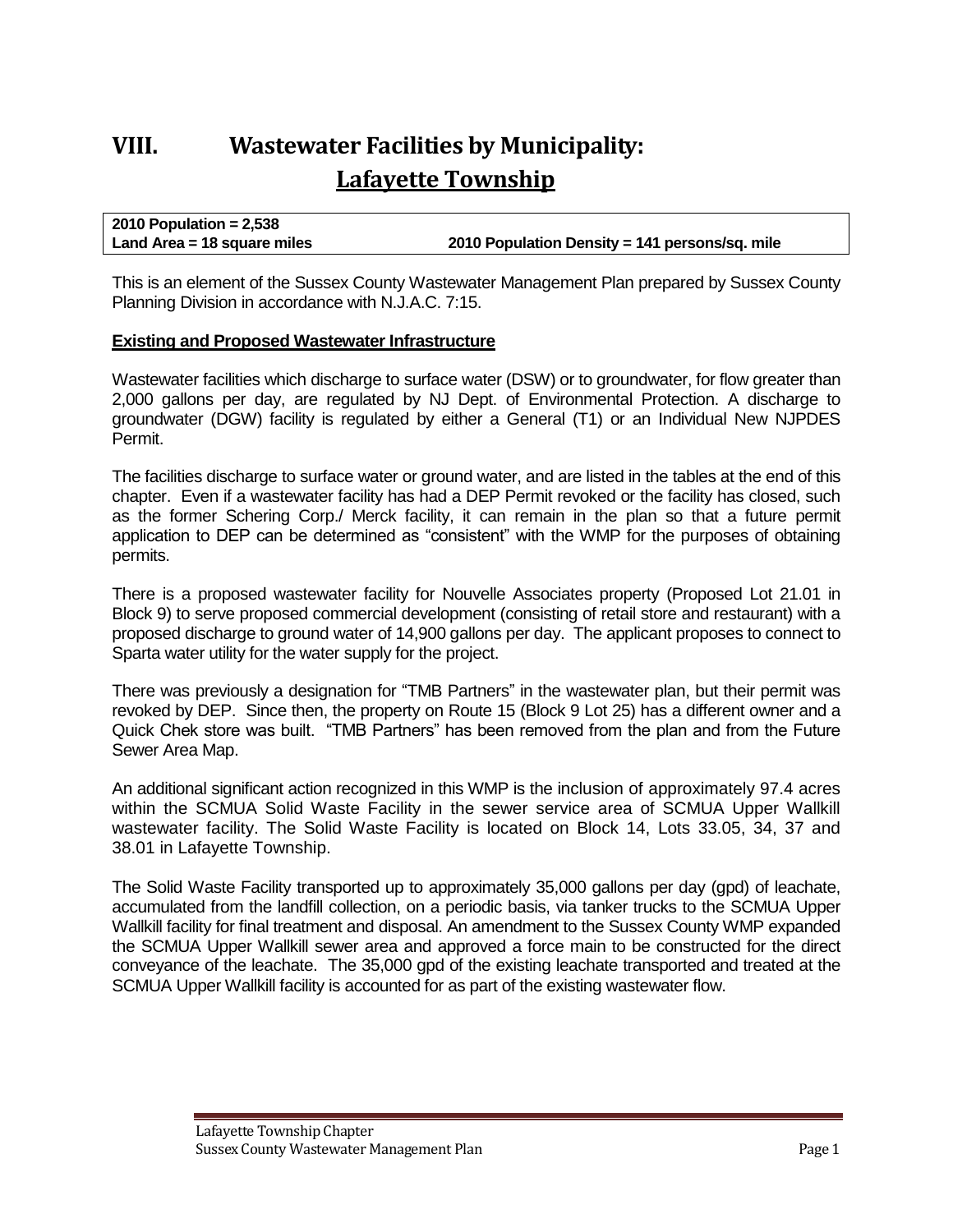The following table lists facilities governed by a T-1 Permit, which is a "General Permit for Sanitary Subsurface Disposal" for discharges greater than 2,000 gallons per day.

| <b>NJPDES</b> | <b>Facility</b><br><b>Name</b> | <b>Project Summary</b>                                                              | <b>Block</b> | Lot   | <b>Street</b><br><b>Address</b> | χ<br>Coord. | Coord. |
|---------------|--------------------------------|-------------------------------------------------------------------------------------|--------------|-------|---------------------------------|-------------|--------|
| NJG0104361    | Sunrise<br>House<br>Foundation | 90-bed rehab center                                                                 | 10           | 4.01  | Limecrest Rd                    | 443978      | 819091 |
| NJG0190543    | Olde<br>Lafayette<br>Village   | Shopping center<br>with 78,340<br>sq.ft.stores, and<br>18,000 sq.ft.<br>restaurants | 8            | 26.01 | 75 Route 15<br>and Route 94     | 440384      | 822984 |

#### **Table A - Existing NJPDES T-1 Facilities:**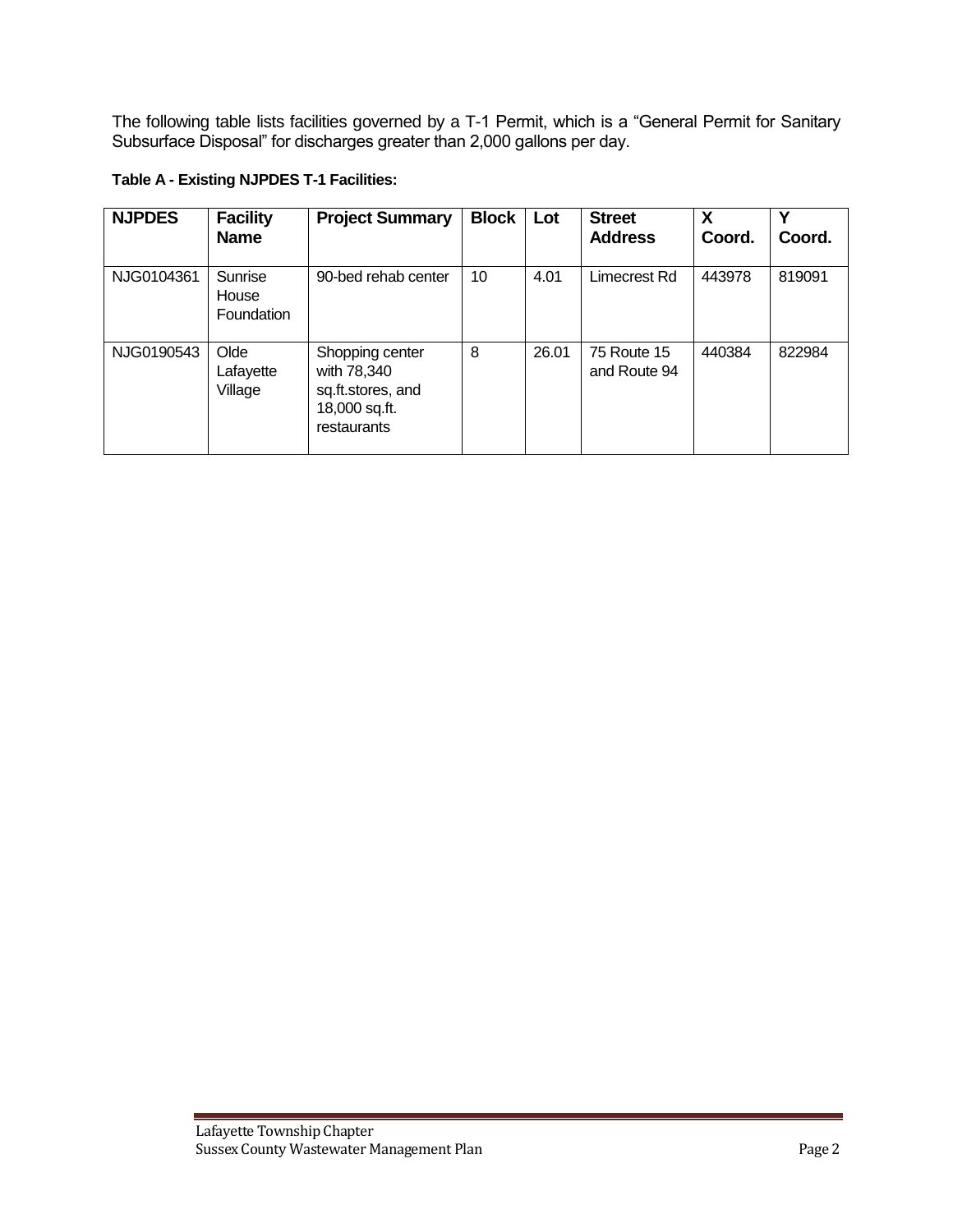## Municipal Chapter – Lafayette Township Wastewater Facilities Tables

The wastewater facility tables for all sanitary and/or process wastewater discharge to surface water facilities and those sanitary/ and/or process wastewater discharge to groundwater facilities discharging greater than 2000 gallons per day (i.e., requiring NJPDES permits) are listed below, based on whether they are domestic or industrial wastewater treatment facilities, and whether they have service areas that affect more than one municipality.

**On-Site Domestic Treatment Facilities**– These facilities are listed in the following Tables.

**Industrial Wastewater Facilities** – These facilities are listed in the following Tables.

On the Facilities Tables, discharges are reported in Million Gallons per Day (MGD).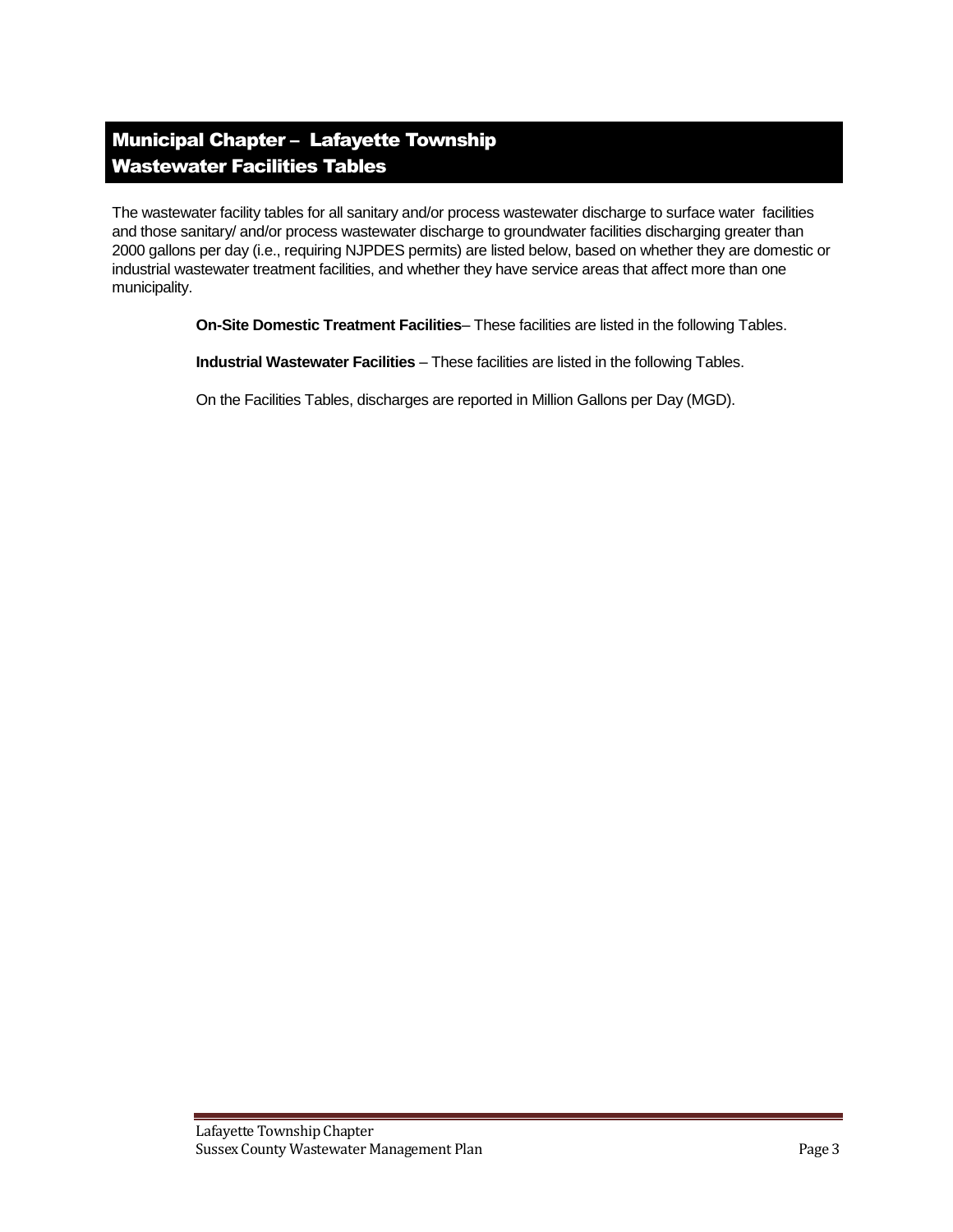#### **ON-SITE DOMESTIC TREATMENT FACILITIES FACILITY NAME: LAFAYETTE FEDERATED CHURCH**

| 1. Existing or proposed facility:                                               | Existing                                     |                       |  |  |
|---------------------------------------------------------------------------------|----------------------------------------------|-----------------------|--|--|
| 2. New Jersey Pollutant Discharge Elimination<br><b>System Permit Number:</b>   | NJ 0155047                                   |                       |  |  |
| 3. Discharge to ground water (DGW) or surface<br>water (DSW):                   | <b>DGW</b>                                   |                       |  |  |
| 4. Receiving water or aquifer:                                                  | Paulins Kill Basin Aquifer                   |                       |  |  |
| 5. Classification of receiving water or aquifer:                                | Class II- $\overline{A}$                     |                       |  |  |
| 6. Owner of facility:                                                           | Lafayette Federated Church                   |                       |  |  |
| 7. Operator of facility:                                                        | Lafayette Federated Church                   |                       |  |  |
| 8. Co-Permittee of facility (where applicable):                                 |                                              |                       |  |  |
| 9. Location of facility:                                                        |                                              |                       |  |  |
| a. Municipality & County                                                        | Lafayette Twp., Sussex County                |                       |  |  |
| b. Street address                                                               | 180-184 Route 15                             |                       |  |  |
| c. Block(s) and Lot(s)                                                          | Block 18; Lot 10.03                          |                       |  |  |
| 10. Location of discharge (i.e. degrees, minutes,                               |                                              |                       |  |  |
| seconds):                                                                       |                                              | or                    |  |  |
|                                                                                 | c. State Plane Coordinates X-436664 Y-829321 |                       |  |  |
| 11. Present permitted flow or permit condition<br>(DSW) or daily maximum (DGW): | 0.003 Million Gallons per Day (MGD)          |                       |  |  |
| *13. Summary of population served/to be served                                  | Current (Year 2015)                          | <b>Build-out</b>      |  |  |
| including major seasonal fluctuations:                                          | Population                                   | Population            |  |  |
| <b>Total</b>                                                                    |                                              | 1,003 seats           |  |  |
| *14. Summary of wastewater flow received/to be                                  | Current (Year 2015) Flow                     | <b>Build-out Flow</b> |  |  |
| received as a 3-day average flow for DSW or a<br>daily maximum flow for DGW:    | (in MGD)                                     | (in MGD)              |  |  |
| <b>Residential flow</b>                                                         |                                              |                       |  |  |
| Commercial/ Institutional flow                                                  | 0.002                                        | 0.003                 |  |  |
| <b>Industrial flow</b>                                                          |                                              |                       |  |  |
| Infiltration/Inflow                                                             |                                              |                       |  |  |
| <b>Facility Total</b>                                                           | 0.002                                        | 0.003 MGD             |  |  |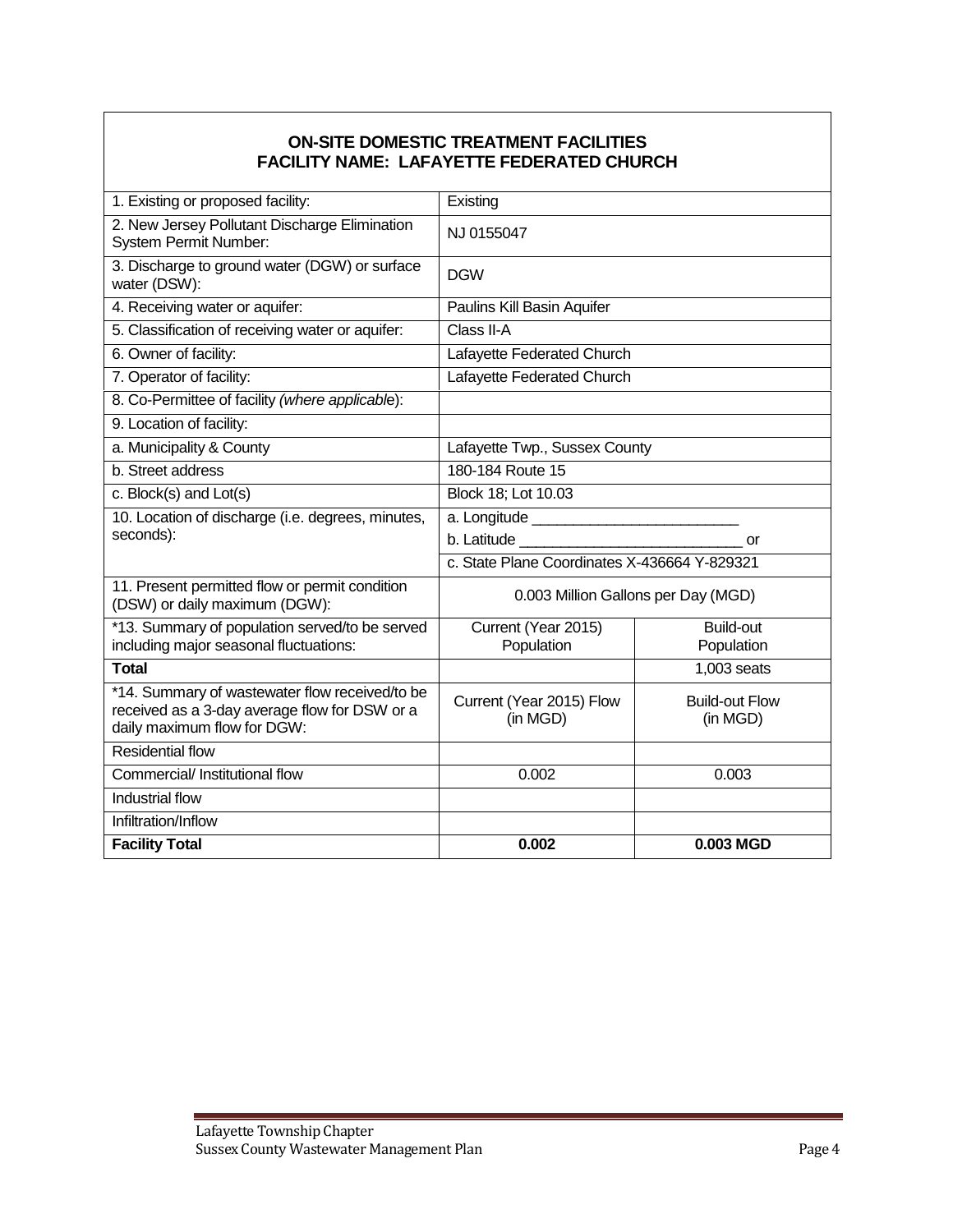### **ON-SITE DOMESTIC TREATMENT FACILITIES FACILITY NAME: LAFAYETTE TWP. SCHOOL DISTRICT**

| 1. Existing or proposed facility:                                                               | Existing                                     |                       |  |  |
|-------------------------------------------------------------------------------------------------|----------------------------------------------|-----------------------|--|--|
| 2. New Jersey Pollutant Discharge Elimination<br>System Permit Number:                          | NJ 0074861                                   |                       |  |  |
| 3. Discharge to ground water (DGW) or surface<br>water (DSW):                                   | <b>DGW</b>                                   |                       |  |  |
| 4. Receiving water or aquifer:                                                                  | <b>Beekmontown Group</b>                     |                       |  |  |
| 5. Classification of receiving water or aquifer:                                                | Class II-A                                   |                       |  |  |
| 6. Owner of facility:                                                                           | Lafayette Twp. Board of Education            |                       |  |  |
| 7. Operator of facility:                                                                        | Lafayette Twp. Board of Education            |                       |  |  |
| 8. Co-Permittee of facility (where applicable):                                                 |                                              |                       |  |  |
| 9. Location of facility:                                                                        |                                              |                       |  |  |
| a. Municipality & County                                                                        | Lafayette Twp., Sussex County                |                       |  |  |
| b. Street address                                                                               | 178 Beaver Run Road                          |                       |  |  |
| c. Block(s) and Lot(s)                                                                          | Block 14; Lot 1                              |                       |  |  |
| 10. Location of discharge (i.e. degrees, minutes,                                               |                                              |                       |  |  |
| seconds):                                                                                       | b. Latitude<br>or                            |                       |  |  |
|                                                                                                 | c. State Plane Coordinates X-449512 Y-837333 |                       |  |  |
| 11. Present permitted flow or permit condition<br>(DSW) or daily maximum (DGW):                 | 0.0087 Million Gallons per Day (MGD)         |                       |  |  |
| *13. Summary of population served/to be served                                                  | Current (Year 2015)                          | <b>Build-out</b>      |  |  |
| including major seasonal fluctuations:                                                          | Population                                   | Population            |  |  |
| <b>Total</b>                                                                                    |                                              | 584 Students          |  |  |
| *14. Summary of wastewater flow received/to be<br>received as a 3-day average flow for DSW or a | Current (Year 2015) Flow                     | <b>Build-out Flow</b> |  |  |
| daily maximum flow for DGW:                                                                     | (in MGD)                                     | (in MGD)              |  |  |
| <b>Residential flow</b>                                                                         |                                              |                       |  |  |
| Commercial/ Institutional flow                                                                  | 0.005                                        | 0.0087                |  |  |
| Industrial flow                                                                                 |                                              |                       |  |  |
| Infiltration/Inflow                                                                             |                                              |                       |  |  |
| <b>Facility Total</b>                                                                           | 0.005                                        | 0.0087 MGD            |  |  |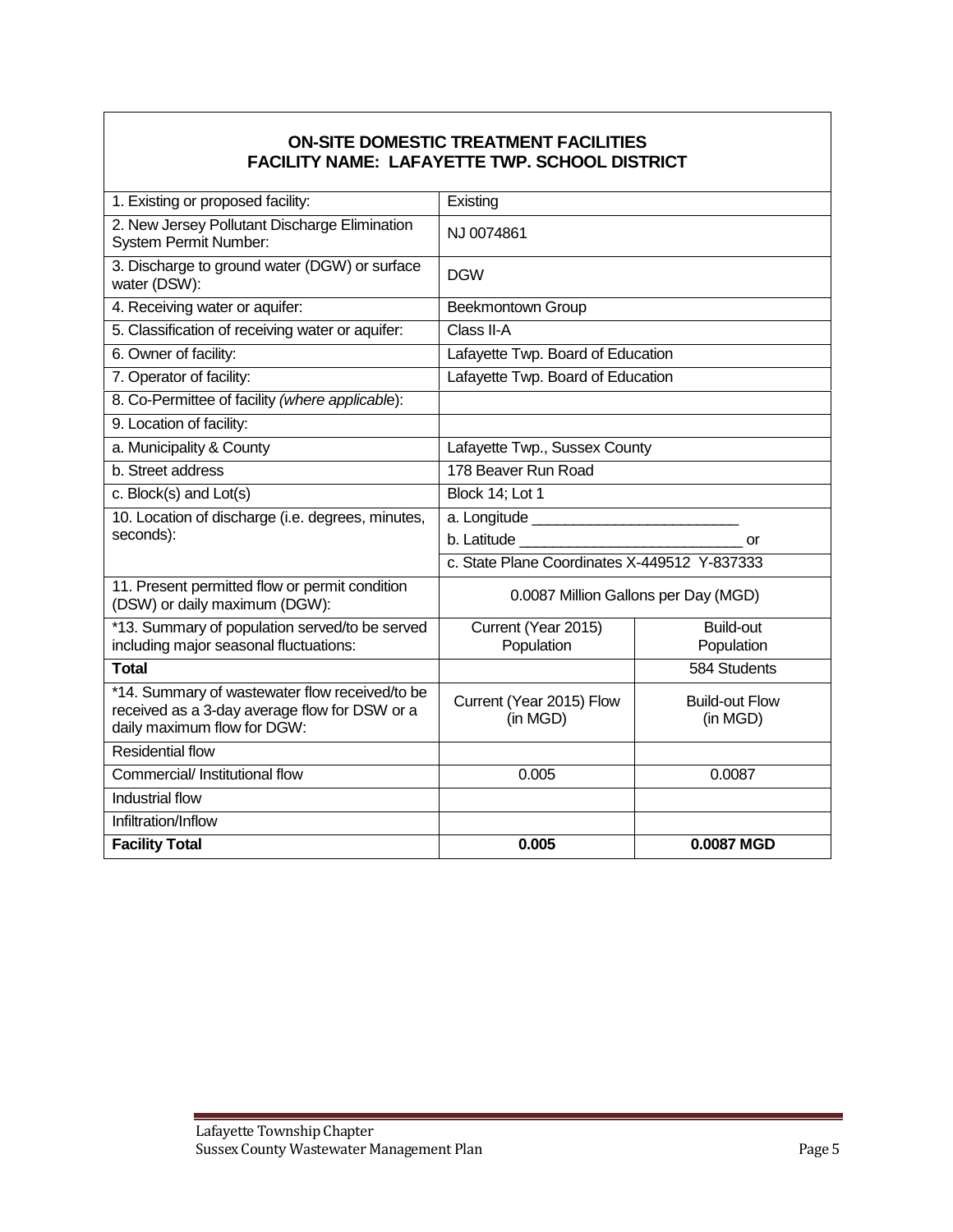#### **ON-SITE DOMESTIC TREATMENT FACILITIES FACILITY NAME: KIMBER PETROLEUM PROPERTY**

| 1. Existing or proposed facility:                                                                                              | Proposed                                     |                                   |  |  |
|--------------------------------------------------------------------------------------------------------------------------------|----------------------------------------------|-----------------------------------|--|--|
| 2. New Jersey Pollutant Discharge Elimination<br>System Permit Number:                                                         | Proposed                                     |                                   |  |  |
| 3. Discharge to ground water (DGW) or surface<br>water (DSW):                                                                  | <b>DGW</b>                                   |                                   |  |  |
| 4. Receiving water or aquifer:                                                                                                 | Martinsburg Formation                        |                                   |  |  |
| 5. Classification of receiving water or aquifer:                                                                               | <b>GW Class II-A</b>                         |                                   |  |  |
| 6. Owner of facility:                                                                                                          | Kimber Petroleum                             |                                   |  |  |
| 7. Operator of facility:                                                                                                       | Kimber Petroleum                             |                                   |  |  |
| 8. Co-Permittee of facility (where applicable):                                                                                |                                              |                                   |  |  |
| 9. Location of facility:                                                                                                       |                                              |                                   |  |  |
| a. Municipality & County                                                                                                       | Lafayette Twp., Sussex County                |                                   |  |  |
| b. Street address                                                                                                              | Intersection of Routes 94 and 15             |                                   |  |  |
| c. Block(s) and Lot(s)                                                                                                         | <b>Block 14; Lot 64</b>                      |                                   |  |  |
| 10. Location of discharge (i.e. degrees, minutes,                                                                              | a. Longitude 74° 40' 45"                     |                                   |  |  |
| seconds):                                                                                                                      | b. Latitude 41° 05' 25" W or                 |                                   |  |  |
|                                                                                                                                | c. State Plane Coordinates X-442683 Y-822076 |                                   |  |  |
| 11. Present permitted flow or permit condition<br>(DSW) or daily maximum (DGW):                                                | 0.0025 MGD                                   |                                   |  |  |
| *13. Summary of population served/to be served                                                                                 | Current (Year 2015)                          | <b>Build-out</b>                  |  |  |
| including major seasonal fluctuations:                                                                                         | Population                                   | Population                        |  |  |
| <b>Total</b>                                                                                                                   | $\mathbf 0$                                  |                                   |  |  |
| *14. Summary of wastewater flow received/to be<br>received as a 3-day average flow for DSW or a<br>daily maximum flow for DGW: | Current (Year 2015) Flow<br>(in MGD)         | <b>Build-out Flow</b><br>(in MGD) |  |  |
| <b>Residential flow</b>                                                                                                        |                                              |                                   |  |  |
| Commercial flow                                                                                                                | $\mathbf 0$                                  | 0.0025                            |  |  |
| Industrial flow                                                                                                                |                                              |                                   |  |  |
| Infiltration/Inflow                                                                                                            |                                              |                                   |  |  |
| <b>Facility Total</b>                                                                                                          | 0                                            | 0.0025 MGD                        |  |  |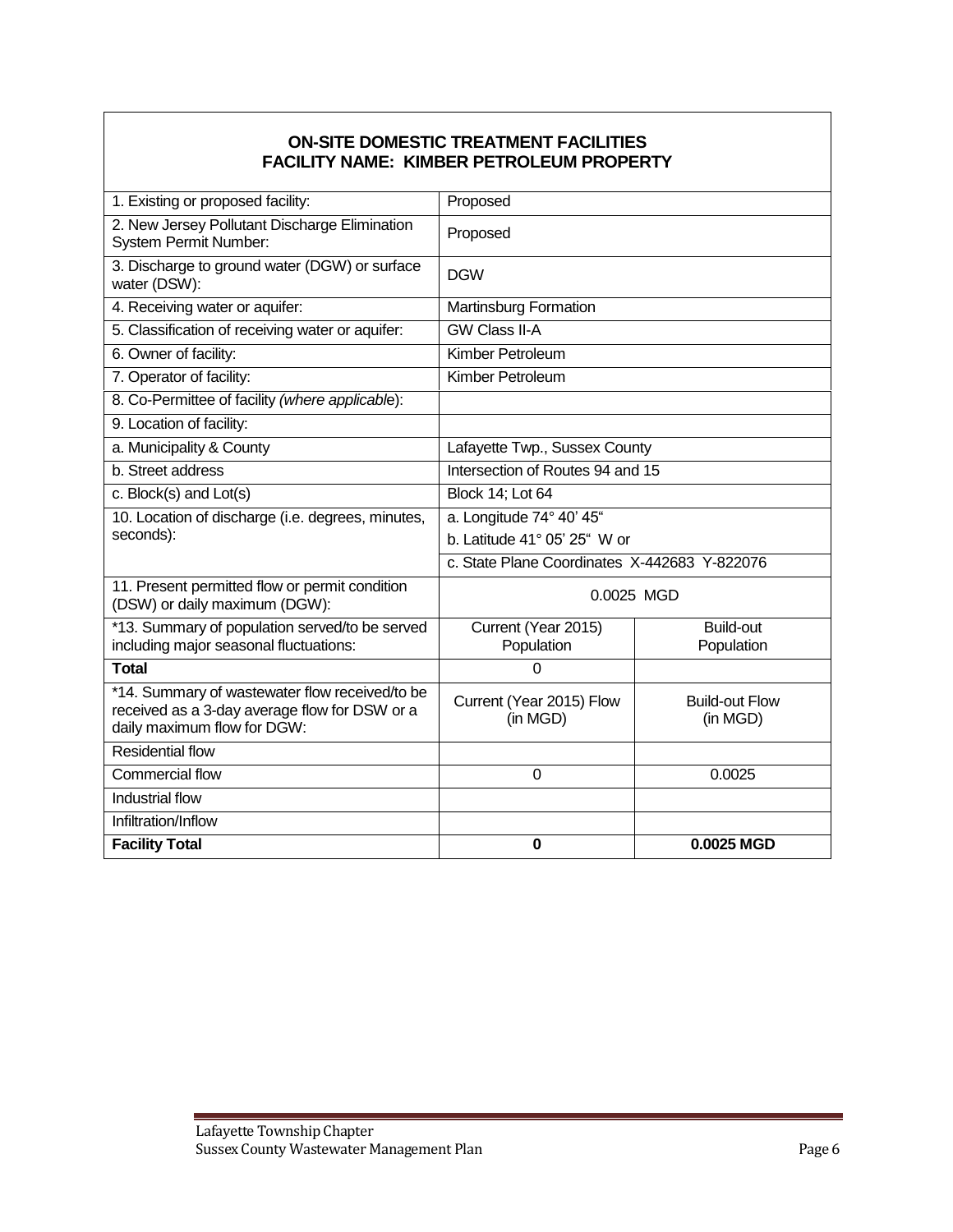#### **ON-SITE DOMESTIC TREATMENT FACILITIES FACILITY NAME: NOUVELLE ASSOCIATES**

| 1. Existing or proposed facility:                                                                                              | Proposed                             |                                    |  |  |
|--------------------------------------------------------------------------------------------------------------------------------|--------------------------------------|------------------------------------|--|--|
| 2. New Jersey Pollutant Discharge Elimination<br>System Permit Number:                                                         | Proposed                             |                                    |  |  |
| 3. Discharge to ground water (DGW) or surface<br>water (DSW):                                                                  | <b>DGW</b>                           |                                    |  |  |
| 4. Receiving water or aquifer:                                                                                                 | <b>Martinsburg Formation</b>         |                                    |  |  |
| 5. Classification of receiving water or aquifer:                                                                               | <b>GW Class II-A</b>                 |                                    |  |  |
| 6. Owner of facility:                                                                                                          | Nouvelle Associates                  |                                    |  |  |
| 7. Operator of facility:                                                                                                       | <b>Nouvelle Associates</b>           |                                    |  |  |
| 8. Co-Permittee of facility (where applicable):                                                                                |                                      |                                    |  |  |
| 9. Location of facility:                                                                                                       |                                      |                                    |  |  |
| a. Municipality & County                                                                                                       | Lafayette Twp., Sussex County        |                                    |  |  |
| b. Street address                                                                                                              | Route 15                             |                                    |  |  |
| c. Block(s) and Lot(s)                                                                                                         | Block 9; Proposed Lot 21.01          |                                    |  |  |
| 10. Location of discharge (i.e. degrees, minutes,                                                                              |                                      |                                    |  |  |
| seconds):                                                                                                                      |                                      |                                    |  |  |
|                                                                                                                                | c. State Plane Coordinates           |                                    |  |  |
|                                                                                                                                | 442,009 E 822,032 N                  |                                    |  |  |
| 11. Present permitted flow or permit condition<br>(DSW) or daily maximum (DGW):                                                | 0.0149 MGD                           |                                    |  |  |
| *13. Summary of population served/to be served                                                                                 | Current (Year 2015)                  | <b>Build-out</b>                   |  |  |
| including major seasonal fluctuations:                                                                                         | Population                           | Population                         |  |  |
| <b>Total</b>                                                                                                                   | $\Omega$                             | Commercial bldg. and<br>restaurant |  |  |
| *14. Summary of wastewater flow received/to be<br>received as a 3-day average flow for DSW or a<br>daily maximum flow for DGW: | Current (Year 2015) Flow<br>(in MGD) | <b>Build-out Flow</b><br>(in MGD)  |  |  |
| <b>Residential flow</b>                                                                                                        |                                      |                                    |  |  |
| <b>Commercial flow</b>                                                                                                         | 0                                    | 0.0149                             |  |  |
| <b>Industrial flow</b>                                                                                                         |                                      |                                    |  |  |
| Infiltration/Inflow                                                                                                            |                                      |                                    |  |  |
| <b>Facility Total</b>                                                                                                          | 0                                    | 0.0149 MGD                         |  |  |